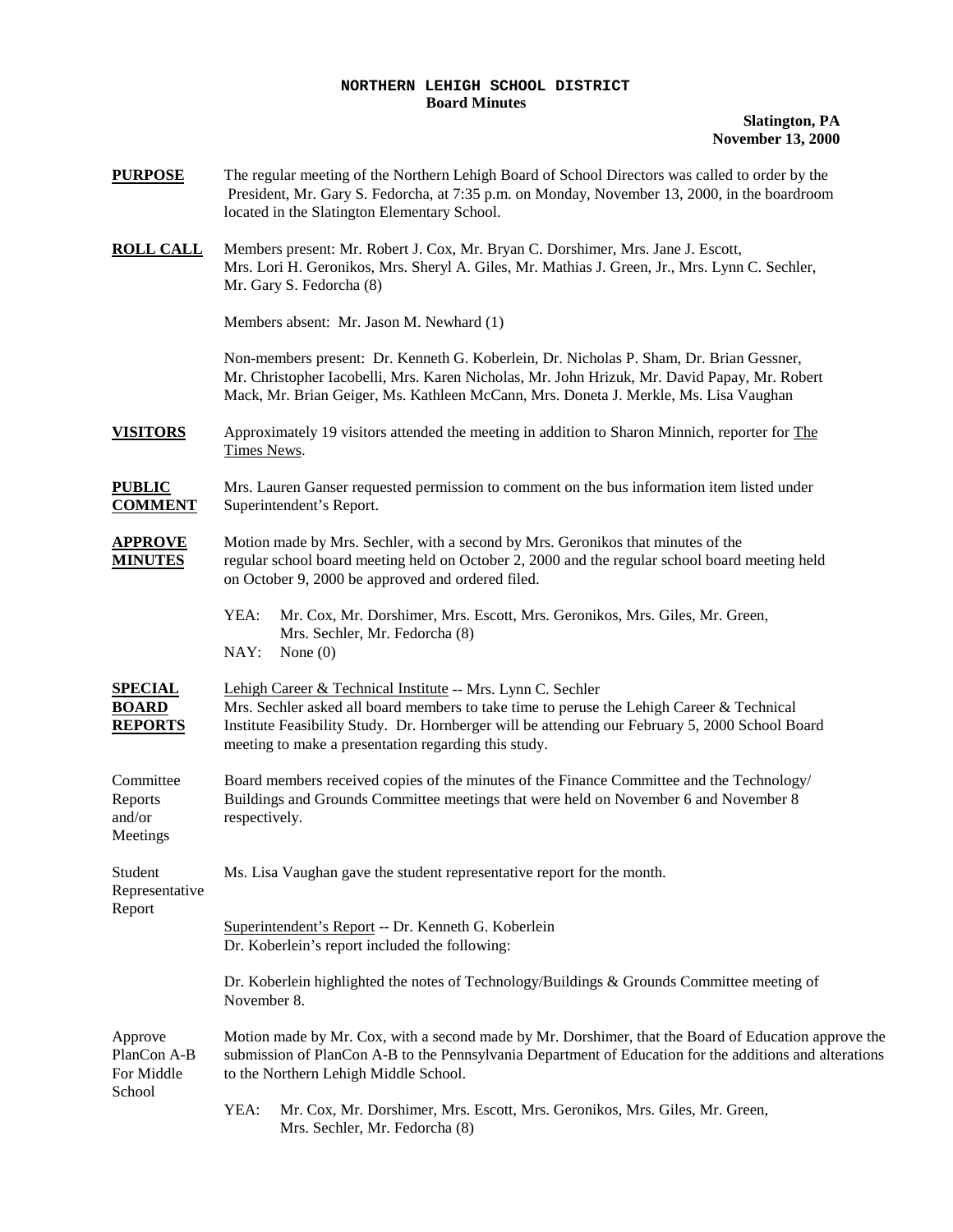|                               | NAY: None $(0)$                                                                                                                                                                                                                                                                                                                                                                            |                                                                                                                                                                                                                                                                                 |  |
|-------------------------------|--------------------------------------------------------------------------------------------------------------------------------------------------------------------------------------------------------------------------------------------------------------------------------------------------------------------------------------------------------------------------------------------|---------------------------------------------------------------------------------------------------------------------------------------------------------------------------------------------------------------------------------------------------------------------------------|--|
| Supt. Report<br>(Con't.)      | involving the Lehigh Carbon Community College.                                                                                                                                                                                                                                                                                                                                             | He introduced Mr. Donald Snyder, President of the Lehigh Carbon Community College<br>and Mr. B. Urban Byler, Northern Lehigh School District Board of Trustees Member.<br>Mr. Snyder addressed some of the concerns that School Board members had with regard to current issues |  |
|                               | In honor of American Education Week, Mrs. Janet Kern, Northern Lehigh Education Association President<br>and Mrs. Karen Nicholas, Peters Elementary School Principal, presented Sharon Minnich, reporter for The<br>Times News with the second annual "True Friend of Education Award" in appreciation of the outstanding<br>job she does covering Northern Lehigh School District events. |                                                                                                                                                                                                                                                                                 |  |
|                               | Dr. Koberlein distributed the Northern Lehigh School District Annual Goals.                                                                                                                                                                                                                                                                                                                |                                                                                                                                                                                                                                                                                 |  |
|                               |                                                                                                                                                                                                                                                                                                                                                                                            | Motion made by Mrs. Sechler, with a second made by Mrs. Geronikos to conduct a Technology/Buildings<br>& Grounds committee meeting in the boardroom at 6:30 p.m. on December 6, 2000.                                                                                           |  |
|                               | YEA:<br>Mrs. Sechler, Mr. Fedorcha (8)<br>NAY:<br>None $(0)$                                                                                                                                                                                                                                                                                                                               | Mr. Cox, Mr. Dorshimer, Mrs. Escott, Mrs. Geronikos, Mrs. Giles, Mr. Green,                                                                                                                                                                                                     |  |
|                               | From Dr. Koberlein, the School Board learned that the school bus for the Ganser child would be re-routed<br>approximately 3 miles so that the afternoon drop off is the same as the current morning pickup. Mrs.<br>Ganser continues to have some concerns with regard to consistency of the drop off time.                                                                                |                                                                                                                                                                                                                                                                                 |  |
|                               | Dr. Koberlein distributed two school board committee meeting calendar suggestions for 2001 for Board<br>Members to study.                                                                                                                                                                                                                                                                  |                                                                                                                                                                                                                                                                                 |  |
|                               | Representatives from the Lehigh Career & Technical Institute will be present at the February 5, 2001<br>School Board meeting.                                                                                                                                                                                                                                                              |                                                                                                                                                                                                                                                                                 |  |
| Session                       | Executive Work An Executive Session was held before the meeting beginning at 6:30 PM for collective<br>bargaining, legal, and personnel issues and was continued after the meeting for personnel issues.                                                                                                                                                                                   |                                                                                                                                                                                                                                                                                 |  |
| <u>PERSONNEL</u>              | Motion made by Mr. Cox, with a second made by Mrs. Sechler, that the Board of Education<br>approve the following personnel items:                                                                                                                                                                                                                                                          |                                                                                                                                                                                                                                                                                 |  |
| Unpaid<br>Volunteer<br>Aides  | Approve the following individual as an unpaid volunteer aide in the Peters Elementary School for the<br>2000-2001 school year:                                                                                                                                                                                                                                                             |                                                                                                                                                                                                                                                                                 |  |
|                               | Lori L. Merkel (Pending Verification Of Clearances)                                                                                                                                                                                                                                                                                                                                        |                                                                                                                                                                                                                                                                                 |  |
| Substitutes-<br>Instructional | Employ the following substitute teachers, in accordance with the Carbon Lehigh<br>Intermediate Unit Guest Teacher Program, for the 2000-2001 school year at the substitute<br>teacher rates of \$70.00 for 1-10 non-consecutive days; \$80.00 for 11-20 non-consecutive<br>days; and $$90.00$ for $21+$ non-consecutive days:                                                              |                                                                                                                                                                                                                                                                                 |  |
|                               | Jennifer H, Bassig --                                                                                                                                                                                                                                                                                                                                                                      | Elementary, Mentally/Physically Handicapped,<br>General Science, Mathematics, English, Health &<br>Physical Education, Music, Social Studies                                                                                                                                    |  |
|                               | Karen M. Borell --                                                                                                                                                                                                                                                                                                                                                                         | Elementary, Mentally. Physically Handicapped,<br>General Science, Mathematics, English, Marketing,<br>Library Science, Social Studies                                                                                                                                           |  |
|                               | Chad T. Faust --                                                                                                                                                                                                                                                                                                                                                                           | Elementary, Mentally/Physically Handicapped,                                                                                                                                                                                                                                    |  |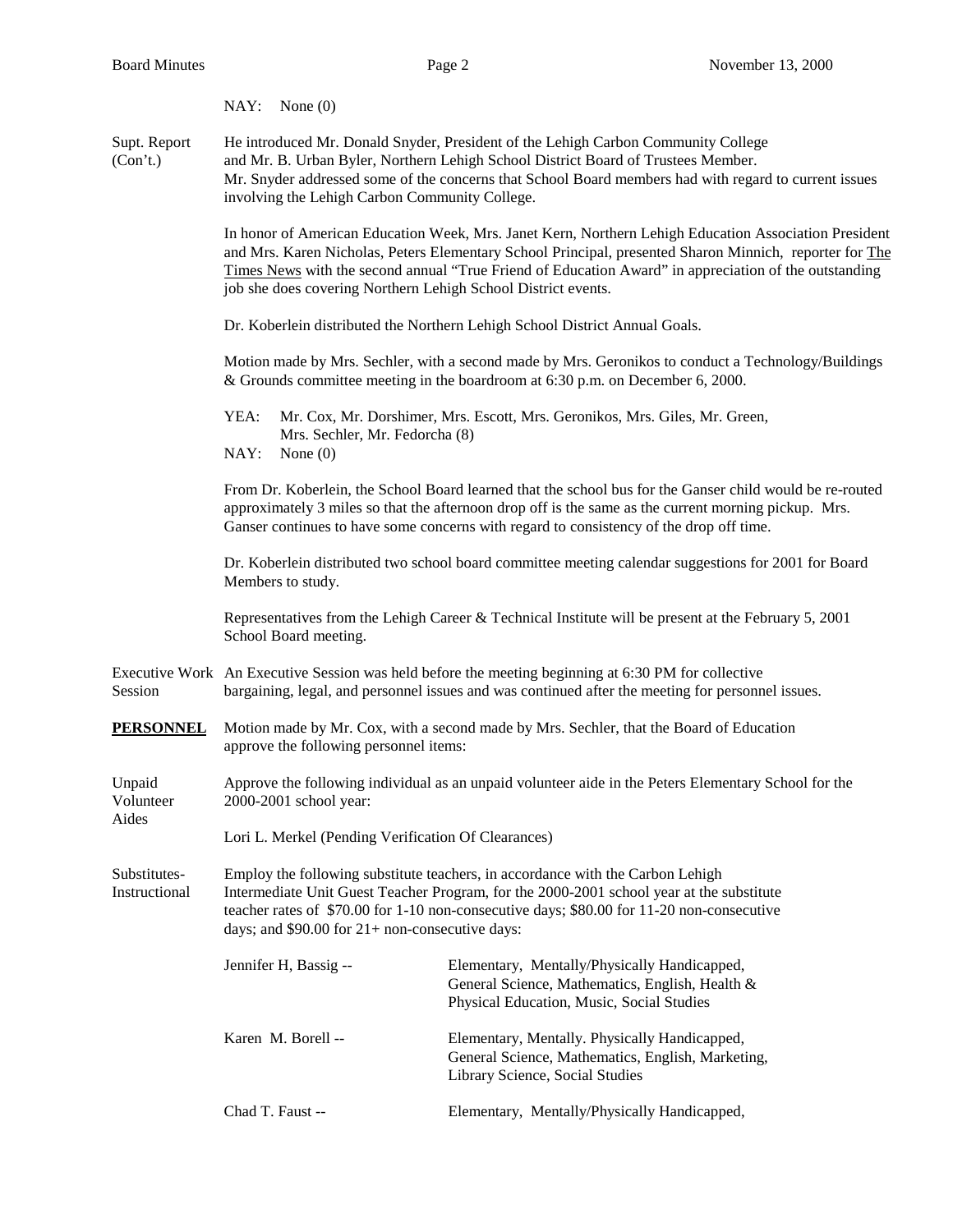|                              |                             | General Science, Mathematics, Chemistry, Health &<br>Physical Education, Industrial Arts/Technology<br><b>Education</b> , Physics                                                                   |
|------------------------------|-----------------------------|-----------------------------------------------------------------------------------------------------------------------------------------------------------------------------------------------------|
| <b>PERSONNEL</b><br>(Con't.) | Rachelle M. Gosse --        | Elementary, Mentally/Physically Handicapped,<br>General Science, Mathematics, Data Processing,<br>Secretarial, Home Economics, Social Studies                                                       |
|                              | John A. Horn --             | Elementary, Mentally/Physically Handicapped,<br>General Science, Mathematics, Biology, English,<br>German, Social Studies                                                                           |
|                              | Christine A. Kosman -       | Elementary, Mentally/Physically Handicapped,<br>General Science, Mathematics, Accounting, Data<br>Processing, Health & Physical Education, Home<br>Economics                                        |
|                              | Melinda W. Madison --       | Elementary, Mentally/Physically Handicapped,<br>General Science, Mathematics, Accounting, Data<br>Processing, Health & Physical Education, Home<br>Economics                                        |
|                              | Myra Mesher --              | Elementary, Mentally/Physically Handicapped,<br>General Science, Mathematics, Data Processing, English,<br>Social Studies, Spanish                                                                  |
|                              | Melissa A. Meixsell --      | Elementary, Mentally/Physically Handicapped,<br>General Science, Mathematics, Accounting, English,<br>Health & Physical Education, Office Technologies                                              |
|                              | Sandra L. Mort-Backauskas - | Elementary, Mentally/Physically Handicapped,<br>General Science, Mathematics, Health & Physical<br>Education, Secretarial, Home Economics, Social Studies                                           |
|                              | Patricia L. Passick --      | Elementary, Mentally/Physically Handicapped,<br>General Science, Mathematics, Art, Home Economics,<br>Library Science, Social Studies                                                               |
|                              | John R. Reinhard --         | Elementary, Mentally/Physically Handicapped,<br>General Science, Mathematics, Art, Earth & Space<br>Science, Home Economics, Social Studies                                                         |
|                              | Susan J. Silvonek-Freundt - | Elementary, Mentally/Physically Handicapped,<br>General Science, Mathematics, Biology, Chemistry,<br>Earth & Space Science, Physics                                                                 |
|                              | Joseph Verenna -            | Elementary, Mentally/Physically Handicapped, General<br>Science, Mathematics, Reading Specialist, Earth &<br>Space Science, English, Industrial Arts/Technology<br><b>Education, Social Studies</b> |

Supervisor worked.

Substitute Appoint Kathy Mohrey, cafeteria/library monitor in the senior high school, as a Senior High substitute senior high administrative detention supervisor. She will work two Administrative days a week (Tuesday and Thursday) from 2:30 p.m. to 4:00 p.m. throughout the Detention 2000-2001 school calendar year as needed. Salary will be \$15.00 for each day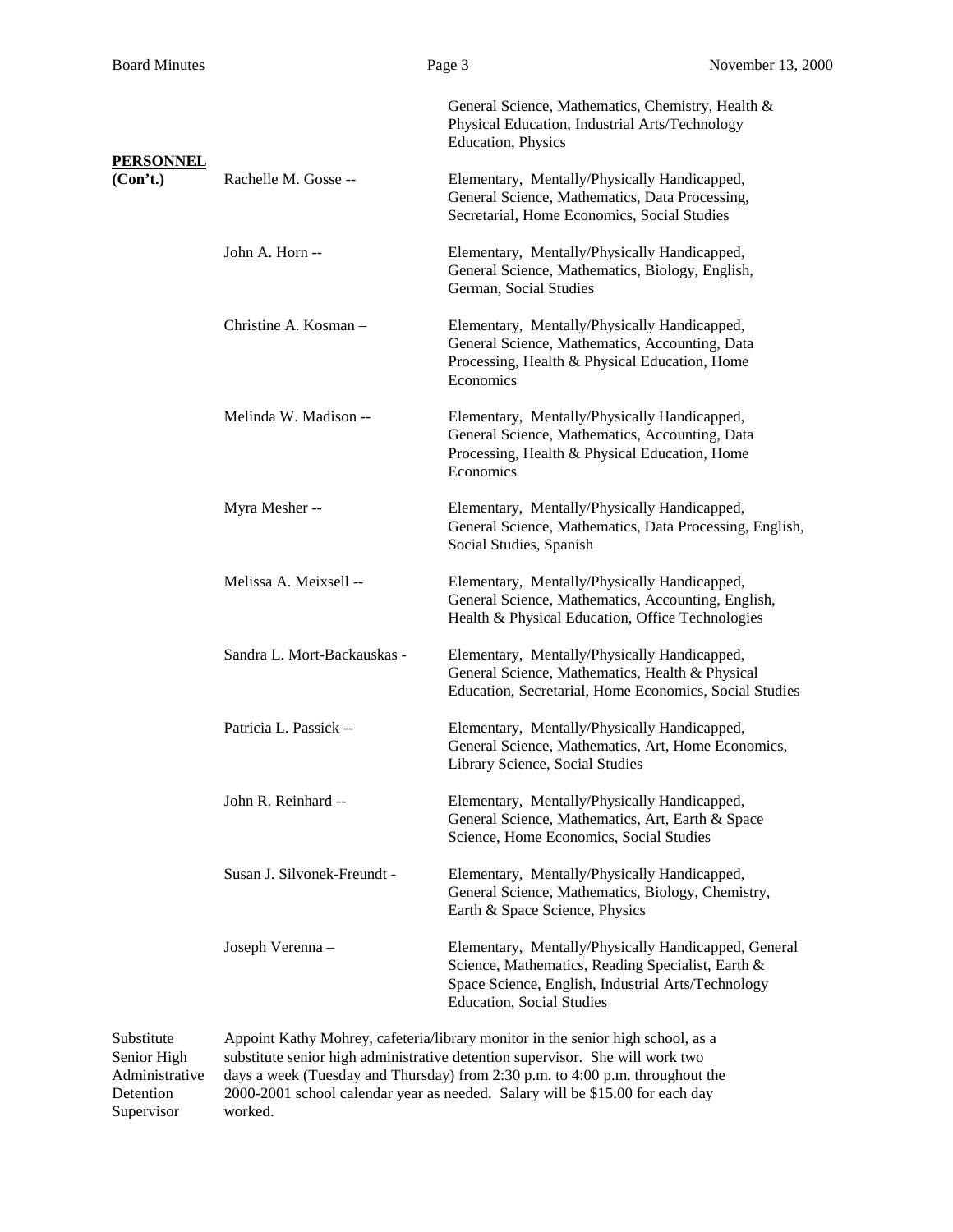|                                               | Mr. Cox, Mr. Dorshimer, Mrs. Escott, Mrs. Geronikos, Mrs. Giles, Mr. Green,<br>YEA:<br>Mrs. Sechler, Mr. Fedorcha (8)                                                                                                                                                                                                                                                                                              |  |  |
|-----------------------------------------------|--------------------------------------------------------------------------------------------------------------------------------------------------------------------------------------------------------------------------------------------------------------------------------------------------------------------------------------------------------------------------------------------------------------------|--|--|
|                                               | NAY:<br>None $(0)$                                                                                                                                                                                                                                                                                                                                                                                                 |  |  |
| <b>PERSONNEL</b><br>(Con't.)                  |                                                                                                                                                                                                                                                                                                                                                                                                                    |  |  |
| Resignation -<br>Kathleen<br>McCann           | Motion made by Mrs. Sechler, with a second made by Mrs. Geronikos, that the Board of Education<br>regretfully accept the resignation of Kathleen McCann, Business Manager, effective December 15,<br>2000. Ms. McCann has been employed in the Northern Lehigh School District for 21 years.                                                                                                                       |  |  |
|                                               | YEA:<br>Mr. Cox, Mr. Dorshimer, Mrs. Escott, Mrs. Geronikos, Mrs. Giles, Mr. Green,<br>Mrs. Sechler, Mr. Fedorcha (8)<br>NAY:<br>None $(0)$                                                                                                                                                                                                                                                                        |  |  |
| <b>POLICY</b>                                 | Motion made by Mrs. Sechler, with a second by Mrs. Escott, that the Board of Education approve<br>the following items listed under Policy:                                                                                                                                                                                                                                                                         |  |  |
| Conferences                                   | Approve the request of Janet Hofelich to attend a Bureau of Education conference entitled "Guided<br>Reading Strategies -Grades 1-3" in Allentown, PA on January 5, 2001. Expenses include \$139.00<br>for registration, plus the cost of a substitute teacher for one day, and has been approved by the<br>district Professional Education Committee.                                                             |  |  |
|                                               | Approve the request of Mark Hoffman to attend a "Pesticide Short Course" conference sponsored<br>by Penn State University in Allentown, PA on December 8, 11, 12, 14, 2000. This course will<br>prepare those in attendance to take the certified pesticide applicator's exam. Expenses include<br>\$121.00 for registration, \$48.00 for travel, for a total cost of \$169.00.                                    |  |  |
| <b>NLJHS Student</b><br>Activity<br>Statement | Approve the Northern Lehigh Junior High School Student Activity Account Statement<br>for the month of October, 2000.                                                                                                                                                                                                                                                                                               |  |  |
| <b>NLHS</b> Student<br>Activity<br>Statement  | Approve the Northern Lehigh Senior High School Student Activity Account Statement for the<br>month of October, 2000.                                                                                                                                                                                                                                                                                               |  |  |
| Open An<br>Account                            | Approve the request of the senior high school to open a "Lady Dawgs Dance Team" account in<br>compliance with the Student Activity Fund Policy.                                                                                                                                                                                                                                                                    |  |  |
|                                               | Mr. Cox, Mr. Dorshimer, Mrs. Escott, Mrs. Geronikos, Mrs. Giles, Mr. Green,<br>YEA:<br>Mrs. Sechler, Mr. Fedorcha (8)<br>NAY:<br>None $(0)$                                                                                                                                                                                                                                                                        |  |  |
| $OLD$<br><b>BUSINESS</b>                      | Dr. Gessner informed the Board that he has received eleven responses to the newspaper article<br>indicating that the district is without a director for the all-school musical.                                                                                                                                                                                                                                    |  |  |
| <u>NEW</u><br><b>BUSINESS</b>                 | Motion made by Mr. Green, with a second made by Mr. Cox, that the Board of Education approve the<br>plans to satisfy the tax claims for unequalized mills, as presented, pending the approval of our<br>calculations by the Pennsylvania State Tax Equalization Board; and also, to approve the employment of<br>part time staff for processing tax claims as recommended by school officials to the School Board. |  |  |
|                                               | YEA:<br>Mr. Cox, Mr. Dorshimer, Mrs. Escott, Mrs. Geronikos, Mrs. Giles, Mr. Green,<br>Mrs. Sechler, Mr. Fedorcha (8)<br>NAY:<br>None $(0)$                                                                                                                                                                                                                                                                        |  |  |
| <u>FINANCIAL</u>                              | Motion made by Mr. Cox, with a second made by Mrs. Giles, that the Board of Education approve the<br>following financial items:                                                                                                                                                                                                                                                                                    |  |  |
|                                               |                                                                                                                                                                                                                                                                                                                                                                                                                    |  |  |

Treasurer's Approve the report (unaudited) of theTreasurer, Mr. Robert Cox, for October 2000.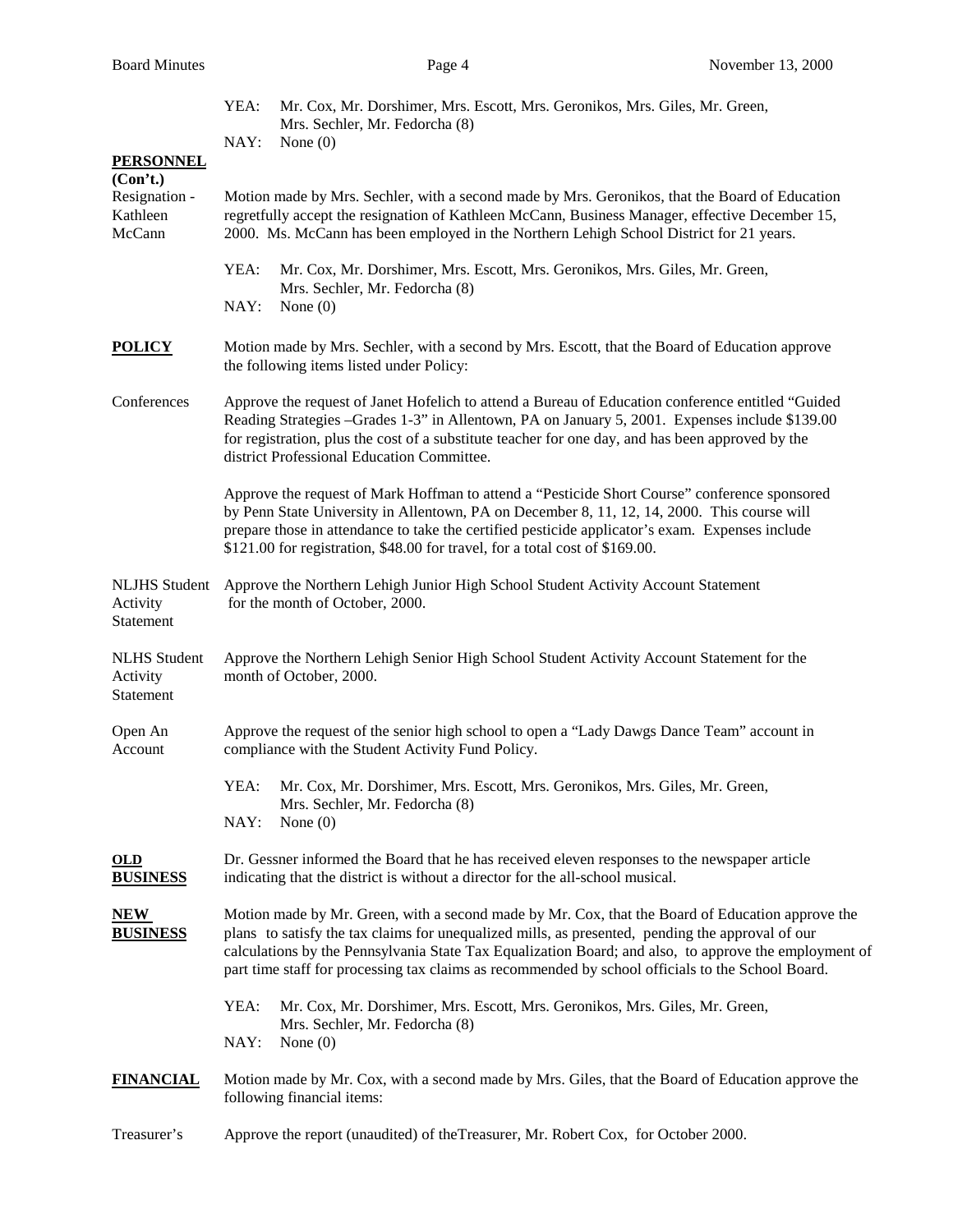Report

## **FINANCIAL**

**(Con't.)**

| Reports<br>(Info Only)               | Accept the unaudited October 2000 Revenue and Expenditure Reports for the Cafeteria, General<br>and Capital Reserve Funds, as presented.                                                                                                                                                                                                                                                                  |  |  |
|--------------------------------------|-----------------------------------------------------------------------------------------------------------------------------------------------------------------------------------------------------------------------------------------------------------------------------------------------------------------------------------------------------------------------------------------------------------|--|--|
| Pay Bills                            | Approve payment of General Fund bills, as presented.                                                                                                                                                                                                                                                                                                                                                      |  |  |
| Technology<br><b>Bills</b>           | Approve payment of Technology Account bills, as presented.                                                                                                                                                                                                                                                                                                                                                |  |  |
| #1 Bills                             | Capital Reserve Approve payment of bills from the Capital Reserve #1 Account, as presented.                                                                                                                                                                                                                                                                                                               |  |  |
| Assignment Of<br>Rights              | Approve the Assignment of Rights request from Chartwell Advisory Group to obtain<br>refunds of sales and use taxes paid by contractors involved in construction projects of the district.<br>This Assignment of Rights is specific to docket number 9902798, a claim filed by Albarell<br>Electric, Inc. The contractor's representative has approved this strategy for expediting the refund<br>process. |  |  |
| W2A Group<br>Proposal<br>For Funding | Approve Wallace & Watson Associates Design Group Proposal for Engineering Services at the<br>Peters Elementary School for \$1500.00.                                                                                                                                                                                                                                                                      |  |  |
| Refund of<br><b>Real Estate</b>      | Approve the refund of the following real estate taxes as presented.                                                                                                                                                                                                                                                                                                                                       |  |  |
| Taxes                                | Betty M. Hartman<br>\$609.16<br>7268 Oriole Road, Germansville, PA 18053<br>For<br>Parcel #23-B05-005-001-515<br>9242 North Loop Road, Slatington, PA 18080                                                                                                                                                                                                                                               |  |  |
|                                      | The assessment was changed due to a razed building.                                                                                                                                                                                                                                                                                                                                                       |  |  |
|                                      | YEA:<br>Mr. Cox, Mr. Dorshimer, Mrs. Escott, Mrs. Geronikos, Mrs. Giles, Mr. Green,<br>Mrs. Sechler, Mr. Fedorcha (8)<br>NAY:<br>None $(0)$                                                                                                                                                                                                                                                               |  |  |
| <b>INFORM-</b><br><b>ATION</b>       | All Board Members received a copy of the Northern Lehigh School District 2000-2001 Salary<br>Schedule. (Copy Attached)                                                                                                                                                                                                                                                                                    |  |  |
| <b>ADJOURN-</b><br><u>MENT</u>       | Motion made by Mr. Dorshimer, with a second made by Mrs. Sechler, that the regular meeting of<br>the Northern Lehigh Board of School Directors be adjourned at 9:30 p.m.                                                                                                                                                                                                                                  |  |  |
|                                      | YEA:<br>Mr. Cox, Mr. Dorshimer, Mrs. Escott, Mrs. Geronikos, Mrs. Giles, Mr. Green,<br>Mrs. Sechler, Mr. Fedorcha (8)<br>NAY:<br>None $(0)$                                                                                                                                                                                                                                                               |  |  |
|                                      | Respectfully submitted,                                                                                                                                                                                                                                                                                                                                                                                   |  |  |

Lori H. Geronikos Secretary